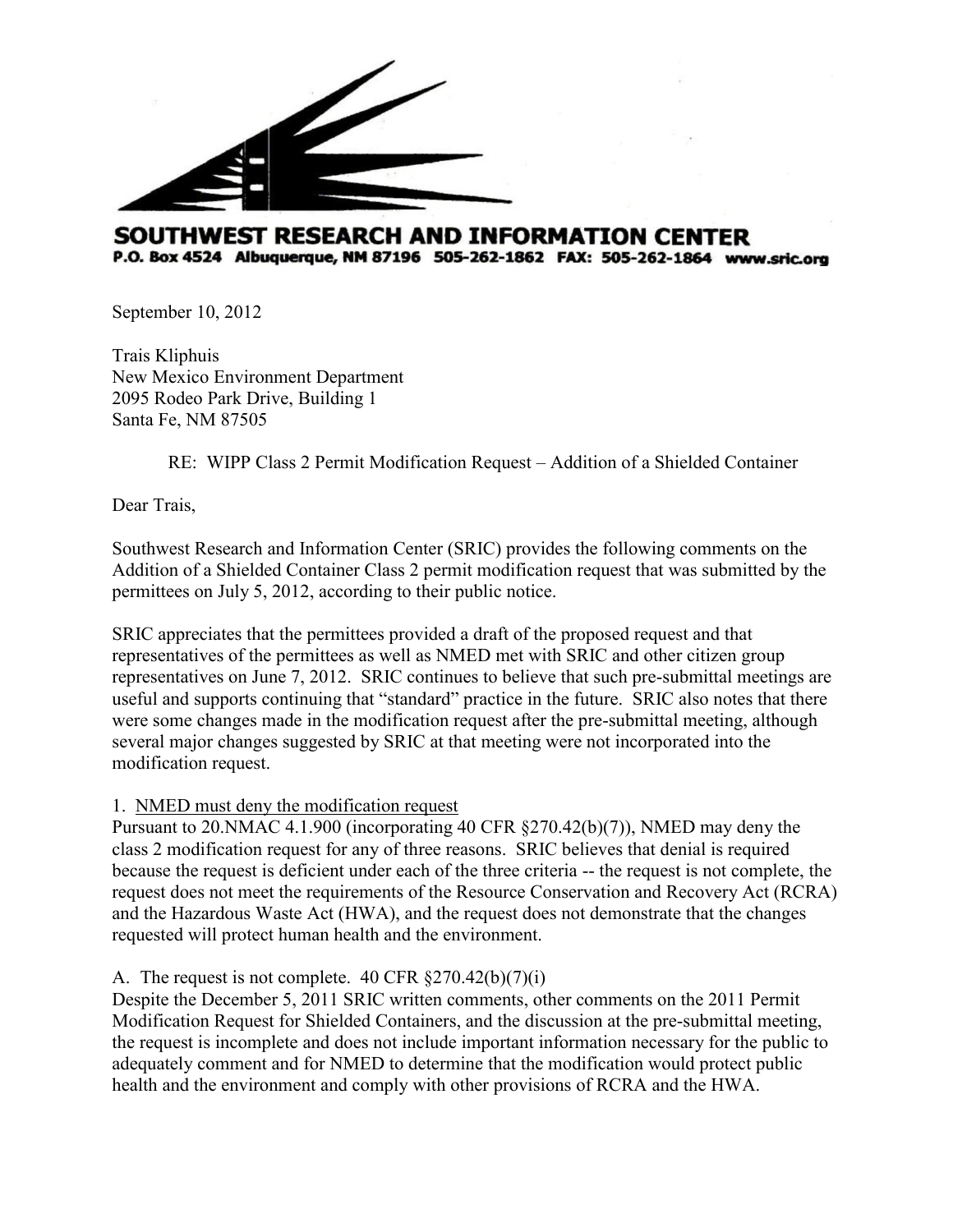Following are examples of important information that is missing or incomplete or inadequate and some of the questions that need to be answered.

Page 2 of the request states:

The management and storage requirements of CH TRU mixed waste in the Permit will apply to the waste that arrives at the WIPP facility in shielded containers because the surface dose rate is less than 200 millirems/hr at the time of shipment.

That statement is incorrect. Permit Section 1.5.2. states:

"Remote-handled transuranic mixed waste" means transuranic mixed waste with a surface dose rate of 200 millirem per hour or greater. For WIPP, the surface dose rate shall not exceed 1,000 rems per hour. [Pub. L. 102-579 (1992)]

Thus, regardless of the surface dose rate "at the time of shipment," any container at the WIPP site with a surface dose rate of 200 millirem per hour or greater is remote-handled (RH) waste and must he managed according to the RH waste requirements of the Permit. The request does not appear to recognize that requirement. Because the 30-gallon inner container has a surface dose rate of 200 millirem per hour or greater in each shielded container, there could be one, tens, hundreds, or thousands of such RH waste containers at WIPP. The request provides no technical analysis about the potential for one or more shielded containers with a surface dose rate of less than 200 millirem per hour at the time of shipment to have a surface dose rate of 200 millirem per hour at the time of arrival at WIPP or to have such a surface dose rate at any time at WIPP. Questions that should have been addressed include whether vibration or movement from rough roads could cause shifting or settling of the RH waste such that the surface dose rate changes at the time of shipment to arrival at WIPP; whether there is variation among the generator sites as to how surface dose rates are measured, as compared with how they are measured at WIPP, that give differing results; and whether handling practices at WIPP could result in shifting or settling such that the surface dose rate changes. What circumstances, including accidents and manufacturing errors or quality assurance deficiencies, could result in a shielded container having a surface dose rate of 200 millirem per hour or greater? Not only are there not answers to those questions included in the request, but the request includes no Documented Safety Analysis (DSA) for shielded containers. Thus, the request is incomplete, and is in contrast to the class 3 permit modification that approved RH waste and included a DSA for RH waste.

The modification request includes no limits on the amount of remote-handled (RH) waste in shielded containers that can be stored in the Parking Area Unit (PAU) or in the contact-handled (CH) Bay of the Waste Handling Building (WHB), even though such containers will likely have external dose rates that are more than an order-of-magnitude greater than the CH waste that is normally handled. That much higher surface dose rate is never mentioned in the request. The Permit now allows no RH waste in the CH Bay Storage Area, in the CH Bay Surge Storage Area, and in the Derived Waste Storage Area. Permit Part 3.1.1.2 and Table 3.1.1.

The request is to allow RH waste to be managed in precisely those CH areas in which RH waste is currently, and has always been, prohibited. Yet the request includes no changes regarding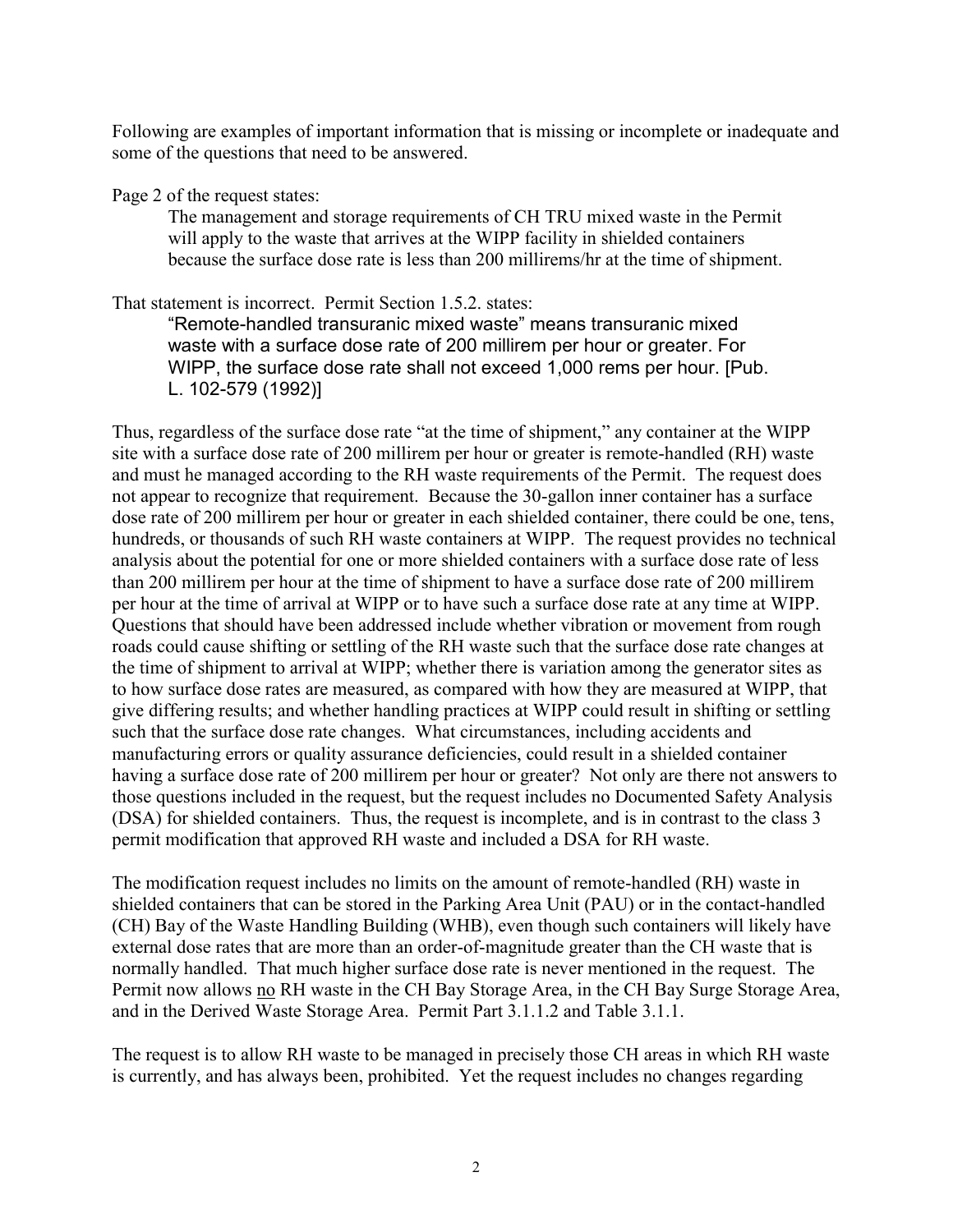Table 3.1.1 and no limits on the number of shielded containers in those areas. Thus, the entire CH Bay Storage Area could be filled with RH waste in shielded containers for up to 60 calendar days. Similarly, the request also includes no changes regarding Table 3.1.2, so the entire PAU could be filled with RH waste in shielded containers and in canisters for up to 59 days, in some cases. Such storage would be in sharp contrast to the storage time limits for the other RH waste not in canisters. Permit Section 3.1.1.10.ii. The request asserts safety, but provides no analysis to show that the 60-day storage time would be protective of public health and the environment, as compared with shorter time limits. The request omits a DSA or other technical basis to demonstrate that such additional storage time beyond 25 calendar days for uncanistered RH waste is protective of public health and the environment. Thus, the request is incomplete.

The request does not include the amounts of RH waste that would be managed at WIPP in shielded containers, nor the amount of RH waste that would be managed at WIPP in canisters, nor whether the amount of waste in shielded containers would reduce the number of RH canisters or would allow additional RH waste to be managed. Thus, the public and NMED cannot determine, among other things, the types and amounts of RH waste that would be managed in the CH Bay Storage Area, in the CH Bay Surge Storage Area, and in the Derived Waste Storage Area. The public and NMED cannot determine how much RH waste in shielded containers would be emplaced in the Underground Hazardous Waste Disposal Units (HWDUs) and how much RH waste in canisters would be in Panels 6, 7, and 8. The request omits a DSA or other technical basis to demonstrate that the requested storage and disposal is protective of public health and the environment. Therefore, the request is incomplete.

The public and NMED cannot determine how much remaining capacity would be available for CH waste in the Underground HWDUs if shielded containers were emplaced. The request Figure 3 (which is not proposed for inclusion in the permit) shows some shielded containers being "randomly placed." However, the request does not describe how "random emplacement" would be accomplished and why shielded containers would be not emplaced if they are received in three three-packs at a time in a shipment with three HalfPACTs. That "normal" operation would result in three-packs being emplaced in locations other than "interstitial" spaces. The request omits a DSA or other technical basis to demonstrate that such "random emplacement" is protective of workers, public health, and the environment. The request includes no information about shielded containers emplaced randomly (or in any other configuration) would make the most efficient use of Underground HWDU capacity. Some CH waste emplacement space will be displaced for RH waste in shielded containers, but there is no analysis of how much that might be. The number (17,473 shielded containers) stated on page 3 of the request cannot be considered reliable, as it was done 5 years ago and the RH inventory has changed since that time. Moreover, that estimated amount does not account for dunnage containers, which could up to triple the amount of space taken by shielded containers, if each three-pack contains two dunnage containers. Using the estimated amount and adding dunnage containers, therefore, up to 18 percent of the floor space in panels 7-10 could be taken by shielded containers. There is no analysis provided about whether displacing up to that amount of the remaining CH waste in the WIPP Inventory could result in reduction of the permitted amounts of CH waste in panels 7 and 8. Therefore, the request is incomplete.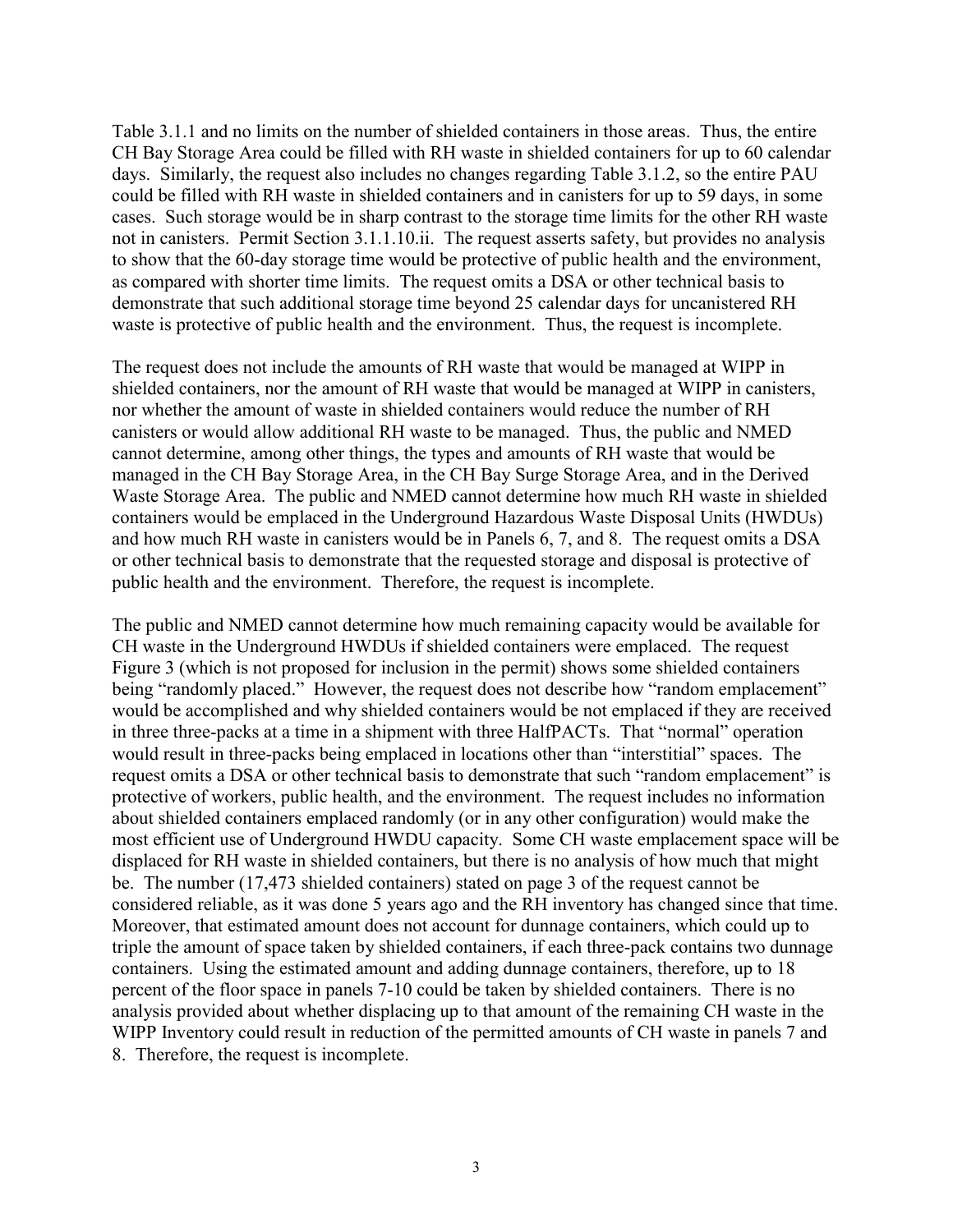Despite extensive discussion in SRIC's December 5, 2011 comments and questions at the June 7, 2012 pre-submittal meeting by SRIC and others, the permittees continue to not discuss a major need for the modification request, despite the requirement that the request explains why the modification is needed. 40 CFR  $\S270.42(b)(1)(iii)$ . That need is to address the permittees' management of WIPP over the past 13+ years in such a way that there is not enough available capacity in the Underground HWDUs for a significant portion of the RH waste in the WIPP Inventory. In Panels 1-5, there are 462 RH canisters emplaced, with a volume of 411.18 cubic meters (462 x 0.89). Panels 6, 7, and 8 have a total capacity of 2,060 canisters (600+730+730), or 1,834 cubic meters, according to Table 4.1.1. Since the permittees have stated that they intend to request a permit modification for panels 9 and 10 to be the same size as panels 1-8, the presumed RH capacity of those two panels would be 1,460 canisters or 1,300 cubic meters. Thus, the total available capacity for RH waste is 3,545.18 cubic meters (411.18+1,834+1,300). That is approximately half of the RH waste legal capacity of 7,079 cubic meters and approximately 2,000 cubic meters less than the amount of RH waste described in the 2011 WIPP Inventory (DOE/TRU-11-3425). (Attachment 1). The actual RH capacity is being further limited by the fact that canister emplacement in Panel 6 will be less than half of the 600 cubic meter limit.

The fact that there is no enough space for the RH waste in the current WIPP inventory using the current configuration and permit requirements has not been contested by the permittees.<sup>1</sup> How shielded containers relate to meeting the need for capacity for RH waste in the Underground HWDUs must be addressed in an adequate permit modification request. That this major need and the above data are not even mentioned clearly show that the request is grossly incomplete.

Page 4 of the request states:

 $\overline{a}$ 

RH TRU mixed waste emplaced at the WIPP facility in shielded containers will remain designated as RH TRU mixed waste in the WIPP Waste Information System (**WWIS**). The emplaced volume will be counted against the RH TRU mixed waste volume limits specified in the Permit.

Proposed revised Permit Section A1-1b(2) states that "Each 30-gallon inner container has a gross internal volume of 4.0 ft3 (0.11 m3)." Since each shipment could contain a single 3-pack of shielded containers, each shipment could have 0.33 cubic meters. Each RH canister holds 0.89 cubic meters. Thus, 100 cubic meters of RH waste in canisters can be handled in 113 shipments, whereas 100 cubic meters of RH waste in shielded containers is handled in a minimum of 304 3 packs, and could require that number of shipments. Therefore, use of shielded containers would substantially increase the number of packages containing RH waste being handled at WIPP, and substantially increase the number of containers arriving at the site and being stored in the PAU, WHB, and Underground HWDUs. However, those matters are not discussed in the request, and the request is inadequate and incomplete.

<sup>&</sup>lt;sup>1</sup> The SRIC analysis, attachment 1, was provided to the permittees on January 26, 2012 (Attachment 2). They have never contested its accuracy, and have agreed with the factual statement that the current configuration does not provide enough actual capacity on more than one occasion.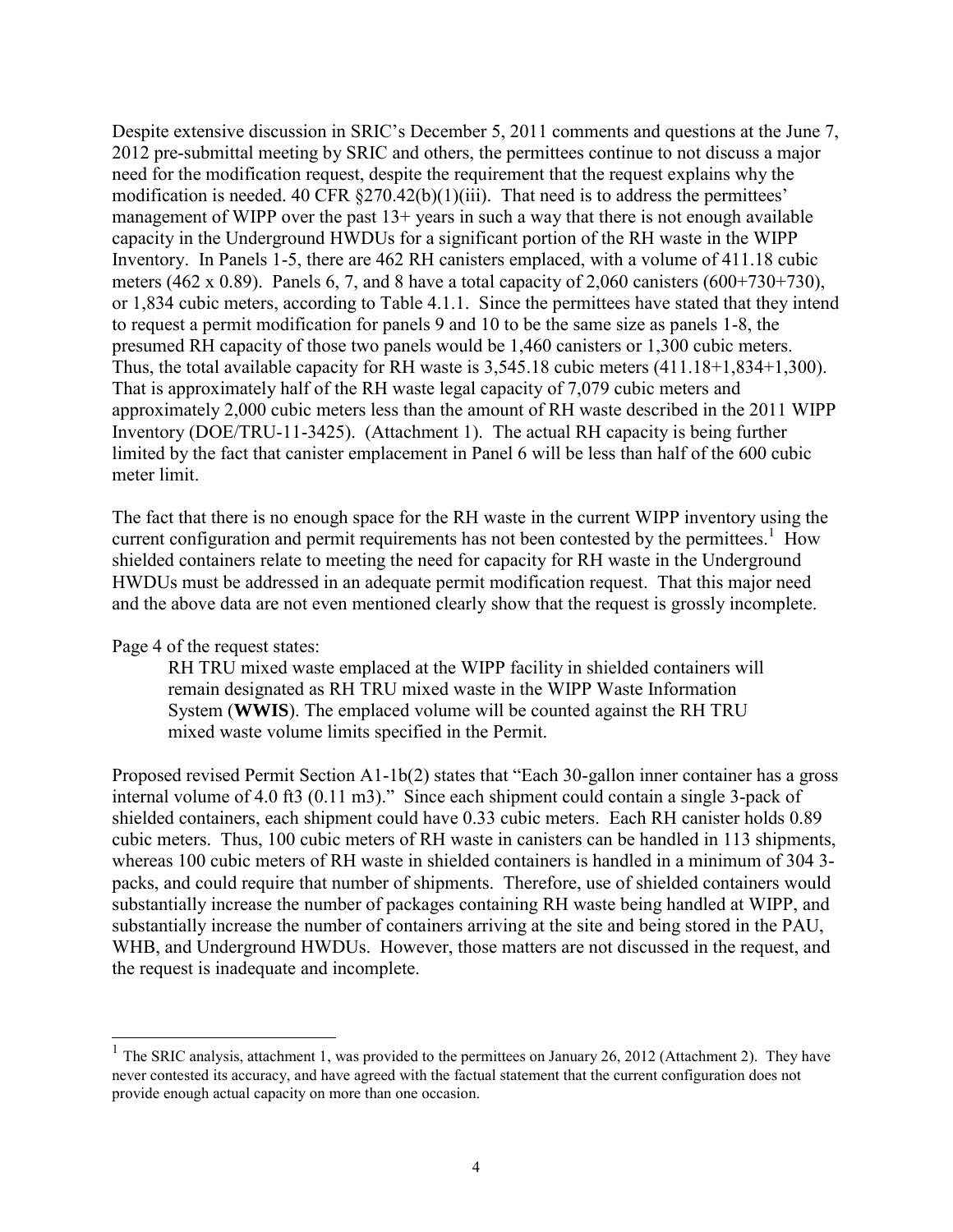Since the permit request provides for no prohibition on dunnage drums, one or two of the 30 gallon inner containers in the shielded container three-pack, the number of containers to be transported to and managed at WIPP could be two or three times the amounts provided in the preceeding paragraph. The impact of dunnage drums on the number of shielded containers that could be emplaced, and the amount of space shielded containers could occupy in the PAU, WHB, and Underground SWDU is not discussed in the request. Thus, the amounts described in the request are not accurate and complete, and the request is incomplete.

Instead, the request asserts, but provides no technical analysis, (page 9) for the proposition: Shielded containers are expected to reduce the time and personnel necessary for the packaging of RH TRU mixed waste at generator sites and the management, storage, and disposal of that waste at the WIPP facility.

Absent any analysis to support the assertion, NMED cannot accept the assertion as stating a need for the modification. Such a proposition could only be true if shielded containers eliminate some RH canisters, for if the same number of canisters are packaged at the generator sites and shipped to WIPP, there are no such reductions.

The second "need" discussed in the request (page 9) is:

The Permittees believe the use of shielded containers will be beneficial because the shipment of RH TRU mixed waste in shielded containers in the HalfPACT may be more efficient than shipment in canisters using the RH 72-B Cask.

What the permittees "believe" is not adequate documentation, and it is not an adequate statement of need for the modification. Indeed, shielded containers appear not to be beneficial, especially since shielded containers will compete with use of the storage facilities for CH waste, thereby potentially slowing handling of CH waste. Shielded containers also will displace some actual CH waste capacity in the Underground HWDUs. Of course, use of shielded containers would be extremely detrimental if those containers result in accidents, releases or contamination of the PAU, CH Bay, or Underground HWDUs that disrupt other operations at WIPP. Moreover, there could only be more efficiency if the use of shielded containers reduces the number of RH canisters. But the request does not mention that possibility. Instead, what the Permittees apparently desire is to bring as many RH canisters as possible and additional RH waste in shielded containers. As already discussed, the reality is that shielded containers would increase the amount of RH waste being stored and disposed at WIPP.

The request includes a new section in Attachment A1, A1-1d(4) Handling Waste in Shielded Containers, which states, among other things:

If a primary waste container is not in good condition, the Permittees will overpack the container, repair/patch the container in accordance with 49 CFR §173 and §178 (e.g., 49 CFR §173.28), or return the container to the generator.

The request also includes a new section in Part 3, 3.3.1.8. Shielded Container, which states, among other things:

Shielded containers may be overpacked into a standard waste box or [sic] ten drum overpack.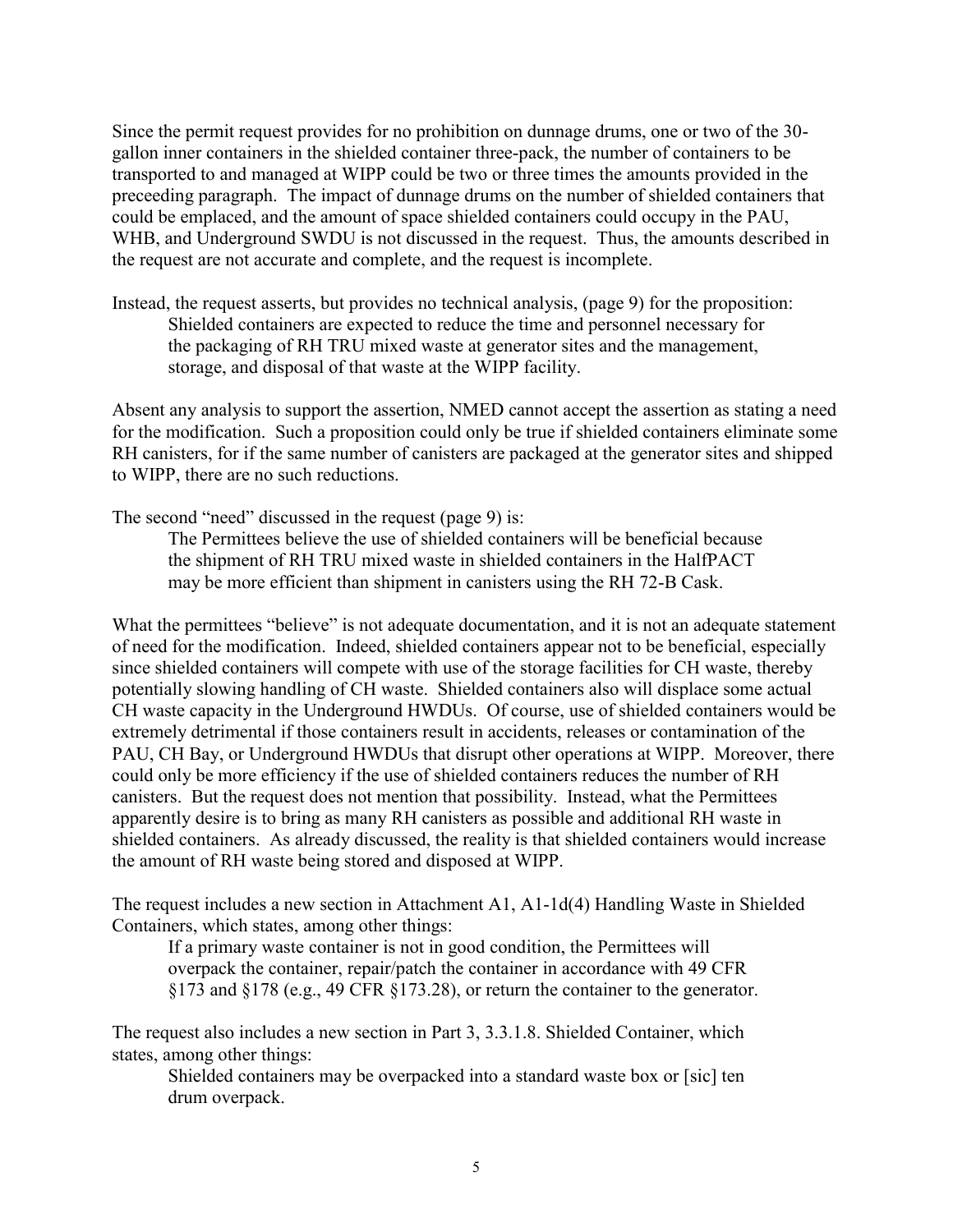Those provisions are not valid and cannot be incorporated into the permit. First, a three-pack of shielded containers could not be overpacked into either a standard waste box (SWB) or a tendrum overpack (TDOP). According to Table A1-2 of the request, a three-pack of shielded containers weighs 7,000 pounds. However, that same table shows that weight exceeds the maximum gross weights of a SWB or a TDOP. Thus, it would be a violation of the permit (and endanger public health and the environment) to allow a three-pack of shielded containers to be overpacked in the proposed containers. Second, a shielded container that is damaged such that in any location its surface dose exceeds 200 millirem per hour should not be overpacked in either a SWB or TDOP because those containers are solely for CH waste. Therefore, overpacking may not be possible for shielded containers. Repair and patching may not be possible for shielded containers. Returning a shielded container not in good condition to the generator site may not be possible, if the damage precludes the HalfPACT from being returned to the generator site. Thus, shielded containers that are not in good condition could be "stranded" at WIPP. The request is incomplete in not fully analyzing those possibilities and describing how the situations could be addressed.

If the permittees intend to overpack a single 30-gallon inner container, the request must then discuss how such a situation would comply with the limitations on SWBs and TDOPs and another new proposed provision:

## 4.3.1.8. Shielded Container Shielded containers are configured as a three-pack.

A single overpacked shielded container is not consistent with that proposed provision. Nor would the remaining two containers that were not overpacked be consistent with the proposed provision without a dunnage drum.

Moreover, the Permit provides that SWBs and TDOPs are for CH waste. To allow shielded containers to be overpacked in those containers requires changes in various other provisions of the Permit, which have not been requested. For example, Permit Section 3.3.1.3, provides that TDOPs may be used to overpack "CH TRU mixed waste." But a damaged shielded container could have a surface dose rate of 200 millirem per hour and could not then be considered to be CH TRU waste. Permit Section A1-1b(1) includes SWBs and TDOPs as CH TRU mixed waste, so those provisions would have to be changed to allow overpacking of shielded containers, which are not CH TRU waste. But such a change would be inconsistent with Section A1-1b(2), which relates to RH TRU mixed waste containers, including shielded containers.

### Co-permittee U.S. Department of Energy (DOE) has stated another need for shielded containers. Its *Draft Environmental Impact Statement for the Disposal of Greater-Than-Class-C (GTCC) Low-Level Radioactive Waste and GTCC-Like Waste* (DOE/EIS-0375-D), February 2011, states:

Consistent with this planned change request, this EIS assumes that all activated metal waste and Other Waste - RH would be packaged in shielded containers that would be emplaced on the floor of the mined panel rooms in a manner similar to that used for the emplacement of CH waste. at 2-4.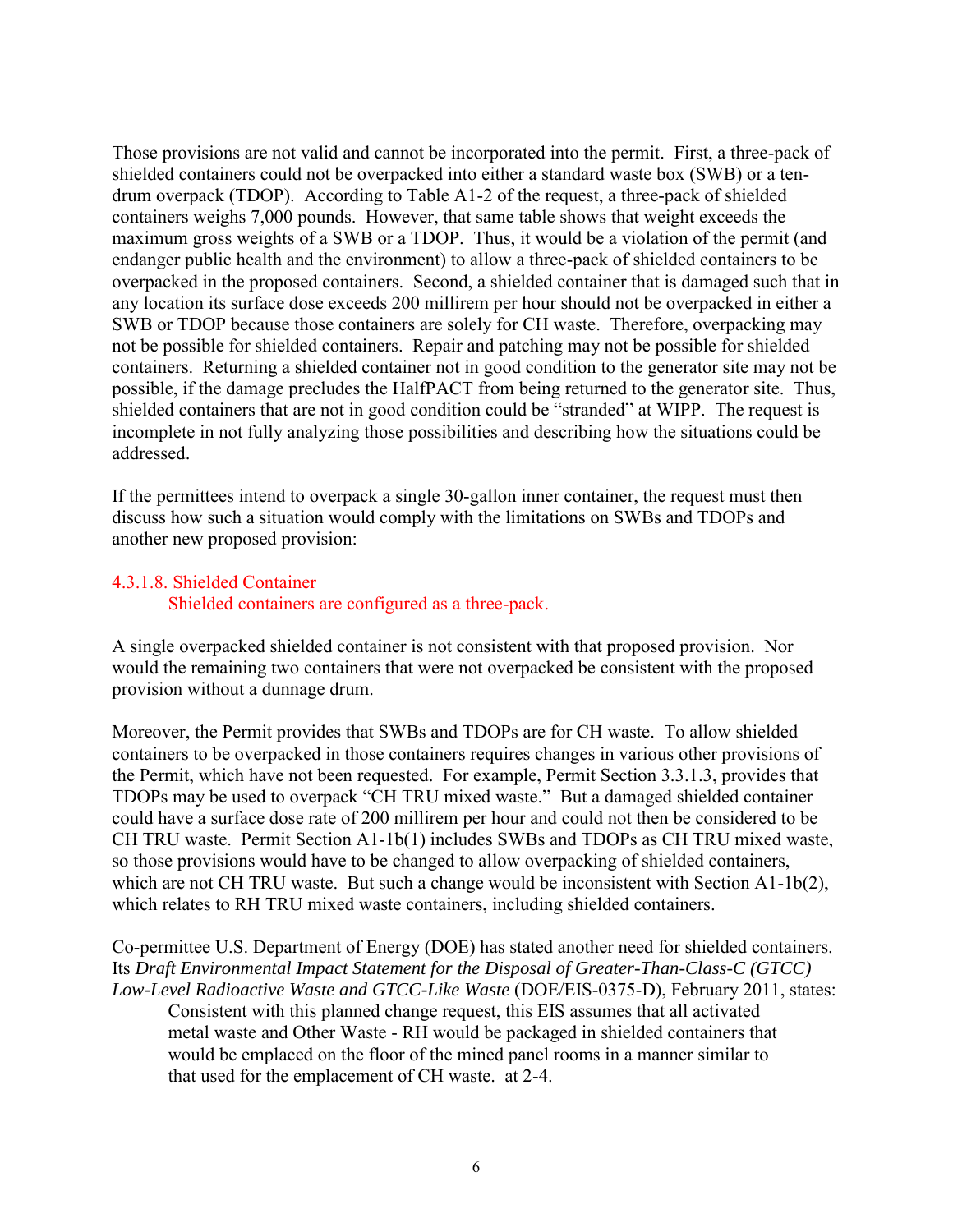That need is not discussed in the request, nor is there any discussion of whether, if the request were approved, any further modification in the shielded container provisions would be required. Therefore, the request is incomplete.

SRIC would also note that its comments on the *GTCC DEIS* strongly criticized the document for many legal and technical deficiencies.

Thus, regarding several different essential matters, the request is incomplete and denial of the request is required.

B. The request does not meet the requirements of the HWA and RCRA. 40 CFR  $§270.42(b)(7)(ii)$ 

The request includes numerous changes to the Permit in how RH waste is packaged (using the shielded container), stored in the PAU, opened in the CH Bay of the WHB, examined for contamination and damaged containers, placed on the facility pallet, and emplaced underground. As already noted above, aspects of handling of shielded containers are not completely and adequately described in the request, as required by the HWA and RCRA.

20.NMAC 4.1.900 (incorporating 40 CFR §270.42(b)(1)(iii)) requires that the request explain why the modification is needed. The request fails to discuss, let alone adequately explain, that a major need is to expand the available disposal capacity for RH waste in the Underground HWDUs (see discussion on pages 3-4 above). It is clearly a violation of the HWA and RCRA to not fully explain the need, and the request should be denied. Moreover, the discussion of need in the request is clearly inadequate or erroneous, and does not adequately explain the need.

As will be further discussed in #2 below, the request also does not meet the requirements for a class 2 modification request. Consequently, the request does not meet the requirements of RCRA and the HWA.

Thus, the request does not meet the requirements of RCRA and the HWA and denial of the request is appropriate.

C. The request does not demonstrate that use of shielded containers will protect public health and the environment. 40 CFR §270.42(b)(7)(iii); §74-4-4 NMSA.

The modification request does not discuss the characteristics of RH waste, including that it can have a surface dose rate of up to 1,000 Rem per hour and is highly dangerous to workers and the public. Because of the difficulties of safely permitting RH waste at WIPP, RH waste was not allowed until a Class 3 modification was approved on October 16, 2006, effective November 16, 2006.

As discussed on pages 4-5 above, the use of shielded containers substantially increases the number of packages containing RH waste being handled at WIPP, substantially increases the number of containers arriving at the site and being stored in the PAU, WHB, and Underground HWDUs. In addition to significantly increasing the operations at the site, those increases pose dangers and increased risk to public health and the environment that are not discussed in the request. The request does not demonstrate that such an increase in the number of packages with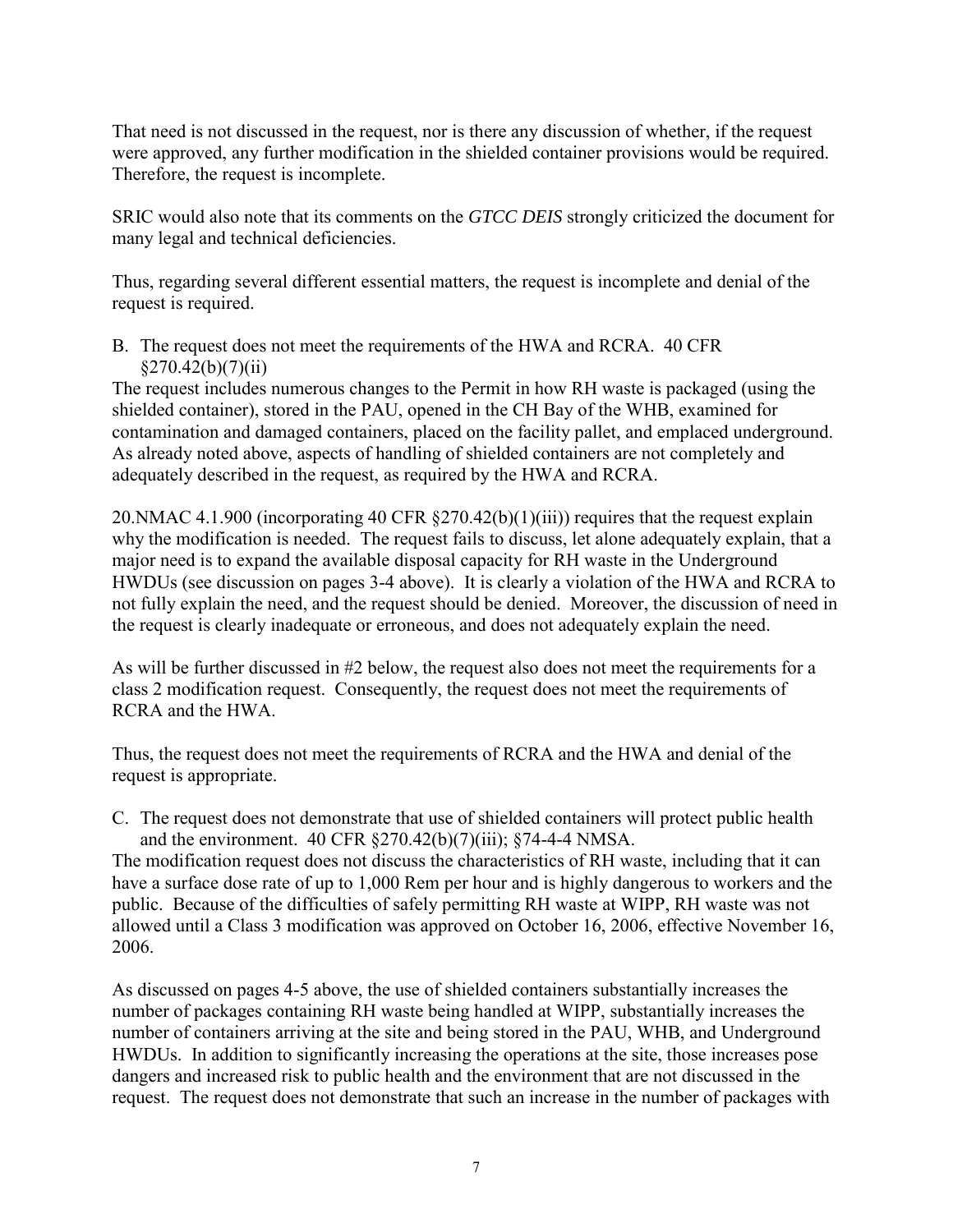RH waste would not endanger public health and the environment. On the contrary, increasing the actual number of RH waste packages could endanger public health and the environment by requiring additional handling of RH waste, thereby increasing exposures and the likelihood of accidents and releases.

The request (p. 5) states:

Upon arrival at the WIPP facility, the shielded containers will be processed as CH TRU mixed waste using CH TRU mixed waste handling equipment and operating procedures.

SRIC objects to shielded containers being handled identically to CH waste because RH waste and CH waste are significantly different. Shielded containers will have much higher surface dose rates (an order of magnitude or more) than most CH waste containers. The higher radiation dose in a container could generate gases at a higher rate. The higher radiation dose and different waste characteristics could also generate different gases than CH containers. The higher radiation doses can pose an increased risk of releases to the environment and threat of worker exposures. The permittees should have performed a time motion study for each waste handling step for shielded containers and calculated expected radiation doses and included such study in the request. Such a study could demonstrate that certain procedures should be adopted for shielded containers to minimize personnel exposures, both for workers directly handling shielded containers and for other workers in the PAU, CH Bay, and Underground HWDU. For example, additional worker protective equipment, such as a respirator, may be indicated for personnel doing radiological surveys required by Permit Attachment G3. Specifying additional minimum distances in aisle spaces and limiting the number of shielded containers in the PAU and CH Bay could minimize personnel exposures. Specifying emplacement locations and distances and limiting the number of shielded containers in the Underground HWDU could minimize personnel exposures. Thus, if shielded containers are to be used, revised procedures should be discussed and analyzed to determine the need for changed permit requirements. The permittees reluctance to discuss such requirements may be because they do not want to be subject to class 3 procesees. Regardless, technical analysis of these matters should be required to protect public health and the environment.

It is not exceeding NMED's authority to recognize the radioactivity in the mixed waste, and addressing radioactivity does not regulate radionuclides. NMED, the permittees, and the public have recognized during the past 20 years since the original draft WIPP permit was submitted that radiation monitoring was an essential part of WIPP's operations and is appropriate and necesssary under the HWA. Such monitoring and radiological survey is necessary, and has always been part of the Permit, under the principle of co-detection, to determine whether a potential release of hazardous constituents has occurred. The permittees also have recognized that NMED has authority to include, or not include, RH waste in the WIPP permit. Indeed, the original Permit issued on October 27, 1999 included a prohibition on RH waste. Permit Condition II.C.3.h. The class 3 permit modification, approved on October 16, 2006, removed the RH waste prohibition, but included other provisions that limited RH waste, which were supported by the permittees. Thus, there is both state and federal legal and regulatory authority and historic practice that provide that NMED may not approve, or may put various limitations on, RH waste in shielded containers.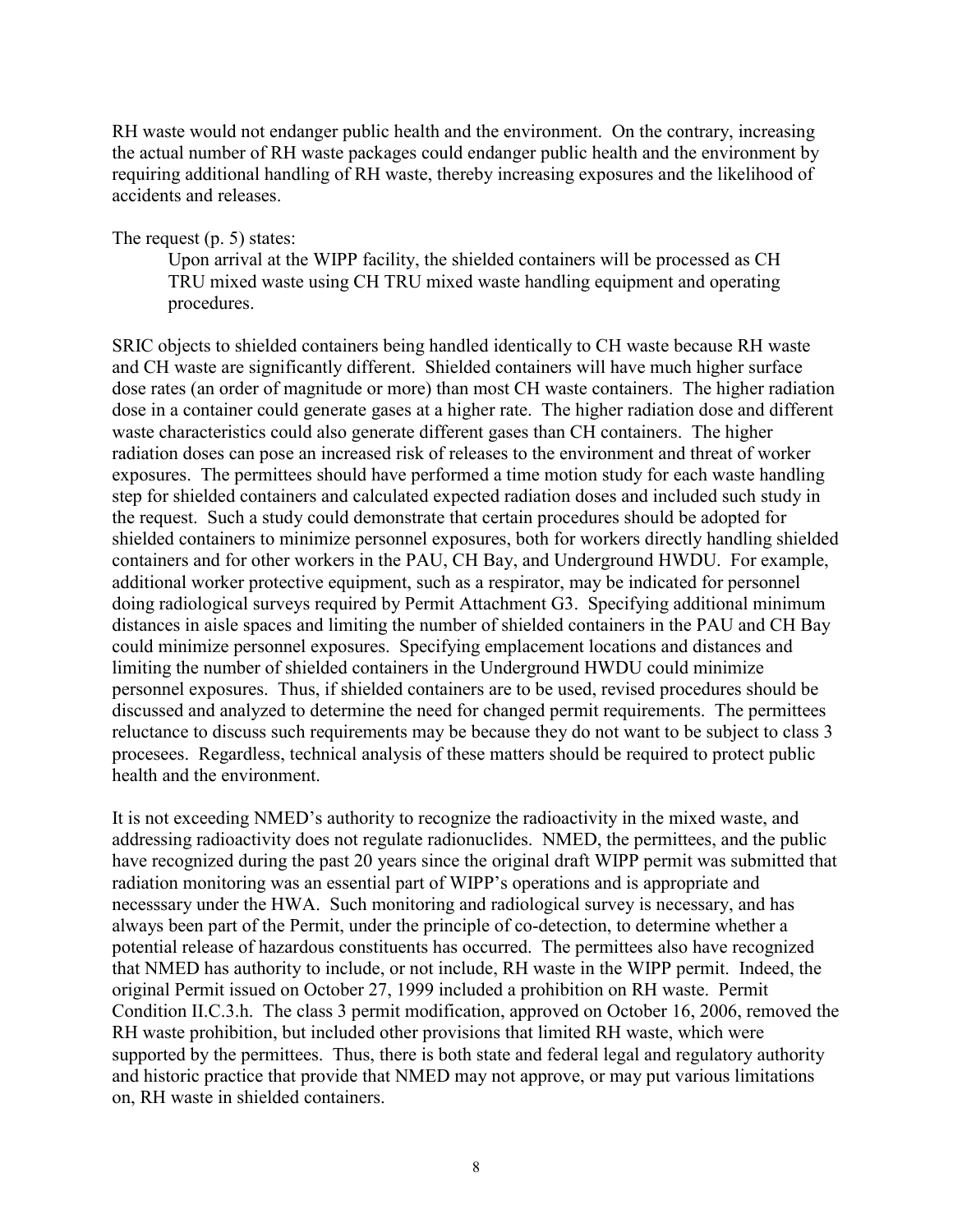Because the request does not demonstrate that use of shielded containers will protect public health and the environment, denial of the request is appropriate.

2. If NMED does not deny the request, it must process the request as a class 3 permit modification under 40 CFR §270.42(c).

Pursuant to 20. NMAC 4.1.900 (incorporating 40 CFR  $\S 270.42(b)(6)(i)(C)$ ), NMED may determine that the modification request must follow the procedures for a class 3 modification because there is substantial public concern about the proposed modification or the complex nature requires the more extensive procedures of class 3. Both requirements are met regarding shielded containers. There is substantial public concern about shielded containers, and there is very substantial public interest in WIPP and RH waste, as has been demonstrated repeatedly over the past 15 years with the WIPP permitting process in which hundreds of people have participated in addition to several organizations, including SRIC, that represent hundreds of other people.

The complex nature of using shielded containers also has been demonstrated by the above comments regarding matters that are not adequately discussed in the request. Handling RH waste at WIPP is demonstrably complex and was subject to class 3 modification procedures in 2005 and 2006. Shielded containers would continue the complexity of the existing RH operations and add new procedures. Thus, shielded containers would multiply the complexity of managing RH waste at WIPP.

Also, as noted above on page 3, the permittees previously requested that some RH waste not in canisters be handled at WIPP. As a result of the class 3 permit modification – HWB 06-01 (M) - Permit Section 3.1.1.10.ii was approved to allow RH waste not in canisters to be handled in 55 gallon drums in the Hot Cell. But shorter time limits were established on such RH waste, as compared with CH waste or RH waste in canisters. As part of the class 3 process, more detailed information would be provided as to what time limits should apply if shielded containers are included in the Permit. This complexity requires class 3 processes.

That class 3 modification for RH waste also imposed volume limits on the amounts of RH waste not in canisters that could be in the Hot Cell. Permit Section 3.1.1.11. As part of the class 3 process, more detailed information would be provided as to what volume limits should apply if shielded containers are included in the Permit. This complex situation also requires class 3 processes.

To incorporate shielded containers also requires additional changes to the permit that the permittees have not included in the request. The need for such additional changes also shows the complexity of the request.

Moreover, on October 24, 2011, NMED Secretary David Martin made a determination that the Los Alamos National Laboratory (LANL) class 2 permit modification request for TA-63 Transuranic Waste Facility would be processed as a class 3 modification (which is ongoing) because of a "long history of substantial public concern regarding the management of hazardous waste at LANL." (Page 2). The NMED Secretary also determined that the modification "would require complex changes to the facility and its operations." (Page 2). There is an even longer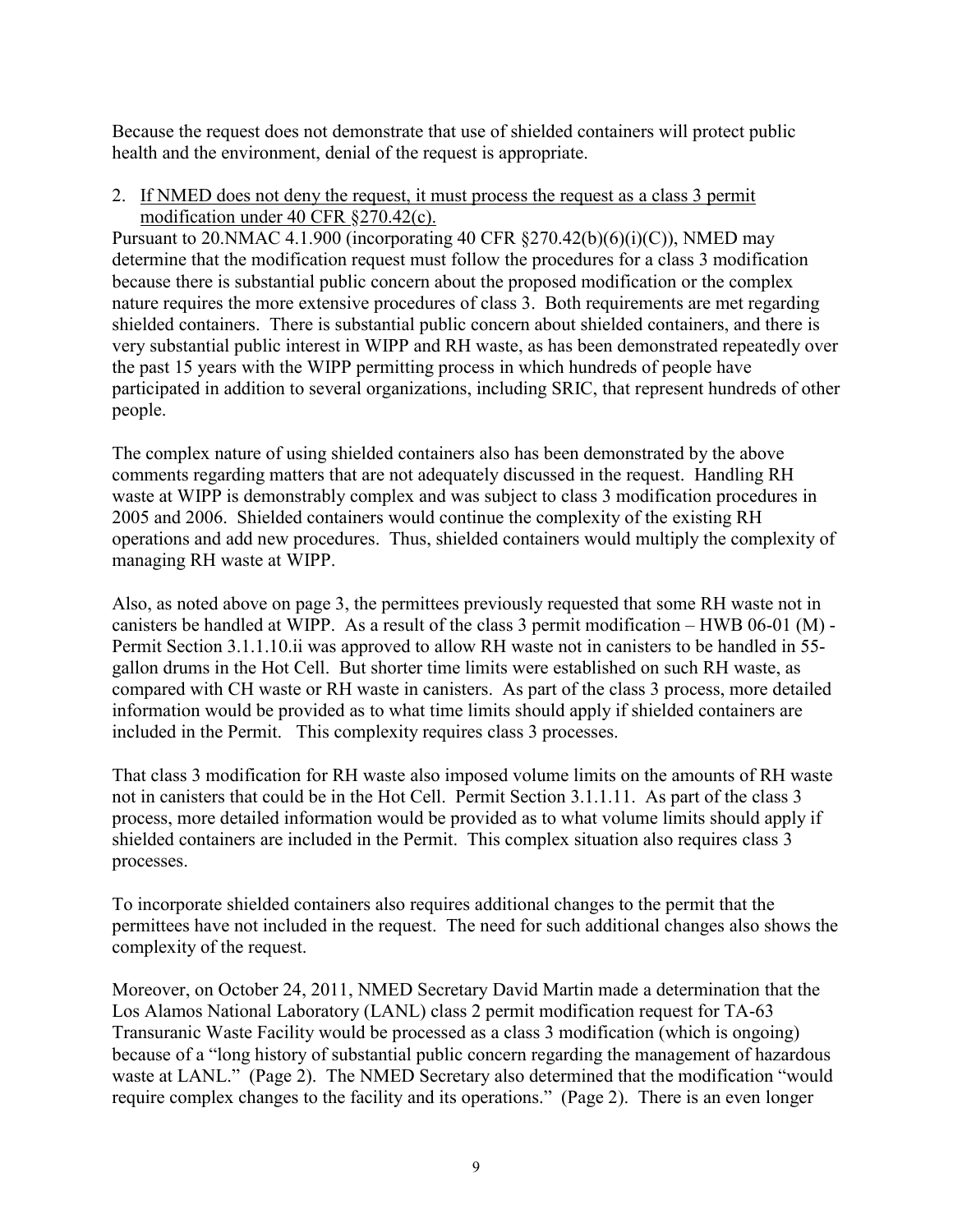history of substantial public concern regarding the management of hazardous waste at WIPP, dating back at least 20 years. That public concern has been manifested repeatedly in the original permitting process, including the public hearing that lasted 19 days in 1999; and in public involvement in numerous permit modification requests over the past 13 years, including the request that allowed RH waste to be managed at WIPP. As already discussed, the use of shielded containers would require complex changes to many aspects of RH management at WIPP.

Additionally, other regulations require shielded containers to be a class 3 modification. 40 CFR §270.42, Appendix I.F.1.a requires that a modification "resulting in greater than 25% increase in the facility's container storage capacity…" is a class 3 modification. Also noted above, there are no limits on the amount of RH waste that could be stored in shielded containers in the PAU and CH Waste Bay, so the amount of RH waste allowed in those areas is certainly more than a 25% increase and the amount of RH waste in the WHB can increase by more than 25%.

Regarding the Underground HWDUs, the request (p. 3) states:

According to Crawford, et.al., 20071, 1,922 m3 of RH TRU mixed waste could potentially qualify for shipment in a shielded container.

The existing permitted Underground HWDU capacity for RH waste is 2,635 m3. Table 4.1.1. The amount of RH waste that could potentially be in shielded containers is much more than a 25 percent increase in that storage capacity. Moreover, as described on page 4 and in Attachment 1, even assuming that panels 9 and 10 would be permitted for the maximum number of RH canisters, the capacity would be about 3,545 m3. The amount of RH waste that could potentially be in shielded containers is much greater than a 25 percent increase of that RH container storage capacity.

40 CFR 270.42, Appendix I F.3.a requires that modifications "[t]hat require additional or different management practices than those authorized in the permit" are class 3. The purpose of shielded containers is to require additional and different management practices for RH waste than those in the Permit. As also discussed on page 8, there should be some different management practices for shielded containers as compared with CH containers. Here again, shielded containers require a class 3 modification.

Thus, based on the HWA and RCRA regulations and because of current NMED practices, shielded containers must be processed as a class 3 modification, if the modification request is not denied.

- 3. The request includes other inadequacies.
- A. The request on page 5 states:

In order to meet the stacking stability requirements of Permit Attachment A2, Section A2-2b, shielded containers will not be stacked more than two high, and no other waste assemblies or backfill MgO sacks will be placed on top of threepack assemblies of shielded containers.

However, those stacking requirements are not proposed for inclusion as permit language.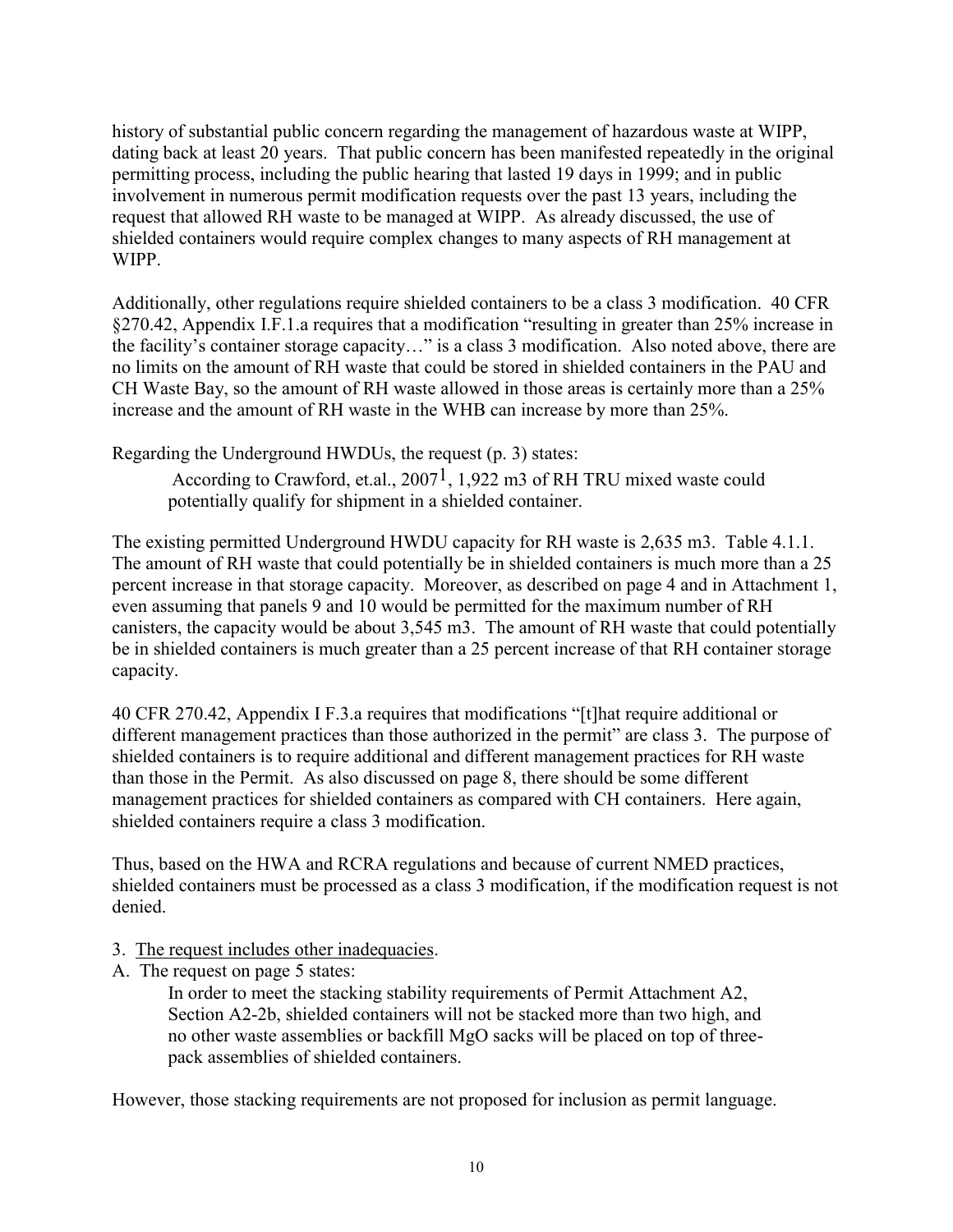Permit Section A2-1 provides:

The CH TRU mixed waste containers may be stacked up to three high across the width of the room.

Since the request includes no change in that provision and states that shielded containers would be handled as CH waste, other CH waste containers could be placed on top of a 3-pack assembly or a 3-pack assembly could be placed on top of CH TRU mixed waste containers. The request does not demonstrate that such stacking would protect workers or public health and the environment, and indeed the request states that such stacking is not appropriate. SRIC objects to allowing 3-packs of shielded containers to be stacked on top of CH TRU waste containers or to CH TRU waste containers being stacked on top of shielded containers. The Permit should include specific provisions related to handling and stacking of shielded containers. Again, the request does not include a DSA or other technical analysis that stacking of shielded containers in like manner as CH waste is protective of public health and the environment.

B. The request proposes to revise Permit Part 4, Table 4.1.1 to remove the container equivalent column. SRIC strongly objects to such a revision. The limit on the number of RH TRU canisters, which is indicated in the column, was supported by public comment and technical testimony in the class 3 modification process that added RH waste to the Permit. The information proposed to be stricken is accurate and would remain so if shielded containers were approved. In the request, the permittees have provided no adequate technical basis to remove the column and the limits. The request states that "this column is not used to meet any compliance requirement." (Page 6). There are many parts of the Permit that do not state a "compliance requirement," so that is not a basis to remove the column.

Further, Permit Part 4, Table 4.1.1 as included in the request is not consistent with the current Permit regarding Panel 5 Final Waste Volume, so it could not be included in the Permit.

C. The permittees included in the request Appendix D "Why the Shielded Container Modification is not a Class 3 Modification." At best, the permittees discussion is incomplete. For example, in Part 1 there is no mention that Permit Section 3.3.1 includes seven acceptable storage containers, not solely the four containers included on page D-5 (and pages 8-9 of the request). Thus, three of the permitted storage containers were not included as class 2 modifications. 55-gallon drums and SWBs were part of the original permit application and approved in the 1999 Permit. The RH TRU canister was approved as part of the class 3 modification to permit RH waste.

In the Part 1 discussion, there is no mention of the requirement that increasing facility container storage capacity by more than 25 percent is a class 3 modification. There also is no mention that 40 CFR 270.42(d)(1) specifically allows the permittee to submit a class 3 request even if not sure of the proper classification.

There also is no mention of the HWA requirement for a public hearing "on a minor permit" modification if the secretary determines that there is significant public interest in the minor modification." Section 74-4-4.2.I NMSA 1978. The permittees should have saved themselves,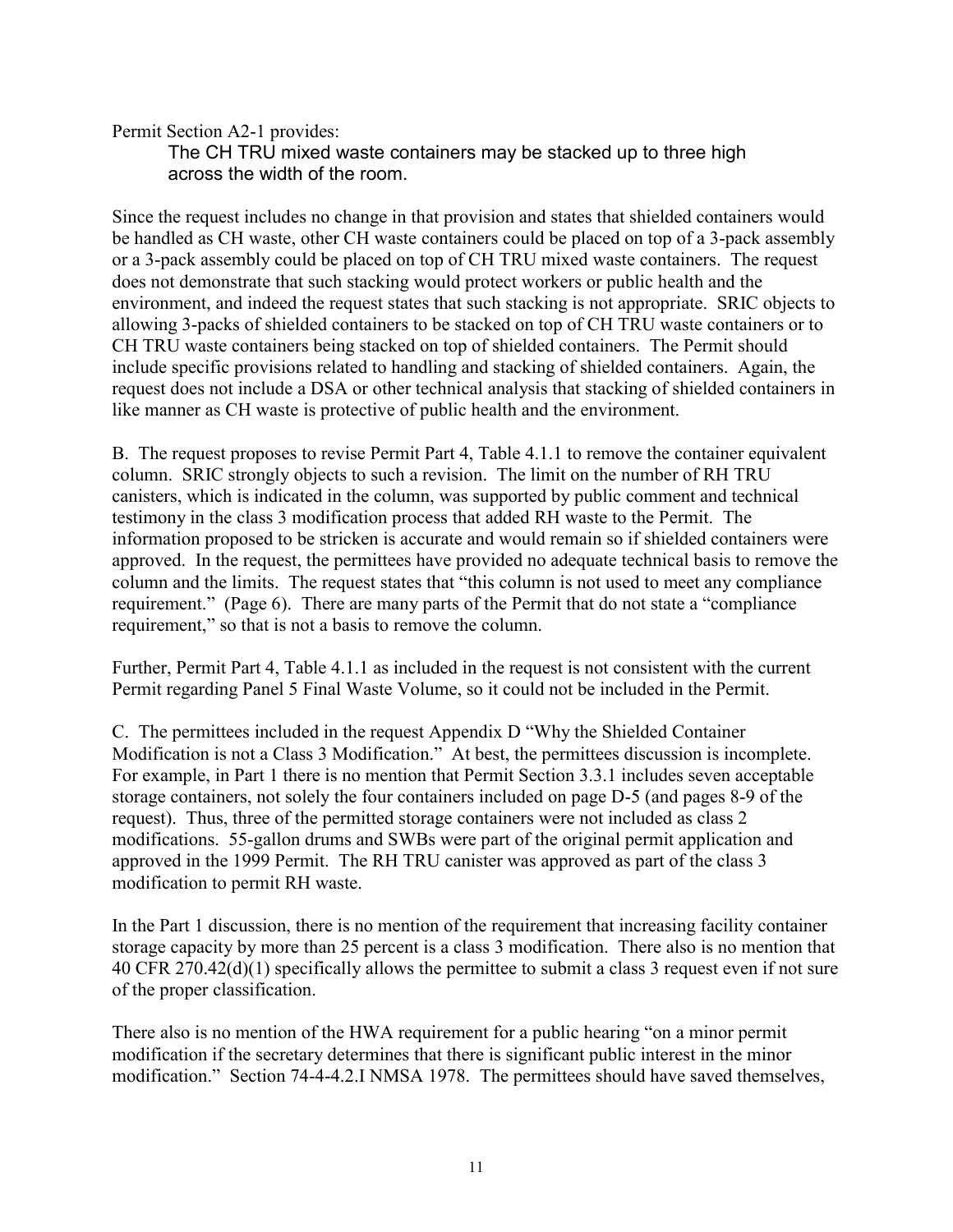NMED, and the public the time, resources, and inconvenience of twice debating the classification by submitting the request as a class 3 modification.

As regards the Part 2 discussion of stakeholders concerns, it does not fully reflect SRIC's comments of December 5, 2011 or those at the June 7, 2012 pre-submittal meeting. Moreover, the discussion does not reflect the WIPP permit record, which clearly shows substantial public concern regarding the dangers of RH waste and impacts on public health and the environment and that permit requirements regarding RH waste have always included public hearings. There was substantial public concern about RH waste, and support for the RH waste prohibition, during the several year process for issuance of the Permit. There was very substantial public concern about the RH waste permit modification, which was submitted as a class 3 modification request. There was significant public interest in the 2011 shielded containers request, and there is even more significant public concern, and more people commenting, on the current request.

D. As described in the request, shielded container three-pack assemblies include items not in CH waste containers. Figure 2 of the request includes a "stiffener," upper and lower "axial" dunnage," "radial dunnage," and "pallet," which is also described as a "triangular pallet" (page 5). Figure 2 also shows a "bottom slipsheet." Page 5 of the request also mentions a "plastic reinforcing plate." None of those items are described or incorporated into the Permit, and they may need to be. At a minimum, the request should describe why they should not be incorporated into the Permit.

Slipsheets are typically used with CH waste and are discussed in Permit Section A2-2a(1). The request should clarify whether the shielded container "bottom slipsheet" serves the same purpose as it does for CH waste and whether the "bottom slipsheet" can be used with the forklifts with a push-pull attachment. Page 5 of the request states: "The three-pack assembly will be placed singly on the floor using the slipsheet." However, the request in other places states that shielded containers may also be stacked, so that narrative description is not complete and accurate as regards where the assembly will be emplaced or as to how the slipsheet is used for stacking.

E. The proposed changes to Permit Section E-1b(1) are not appropriate. RH waste in shielded containers is to be counted toward the RH waste volume limits. The inspection requirements for shielded containers should be separatedly described in this section, rather than changing the container inspection requirements for CH and RH waste. Changes proposed for "off-site waste" should not be approved. "Off-site" is the term used in the Permit to distinguish it from "on-site" derived waste. There should be no derived RH waste at WIPP.

4. SRIC requests a public hearing on any shielded containers modification request.

RH waste and shielded containers are a matter of significant interest and concern to SRIC and the public. As demonstrated by these comments, the use of shielded containers would be complex, and stringent measures are required to protect public health and the environment. The complexity of the matters and the incompleteness of the request require a public hearing so that the matters may be adequately examined and questions answered, and the required determinations regarding protecting public health and the environment can be adequately made. Therefore, any permit modification to allow use of shielded containers is a major modification,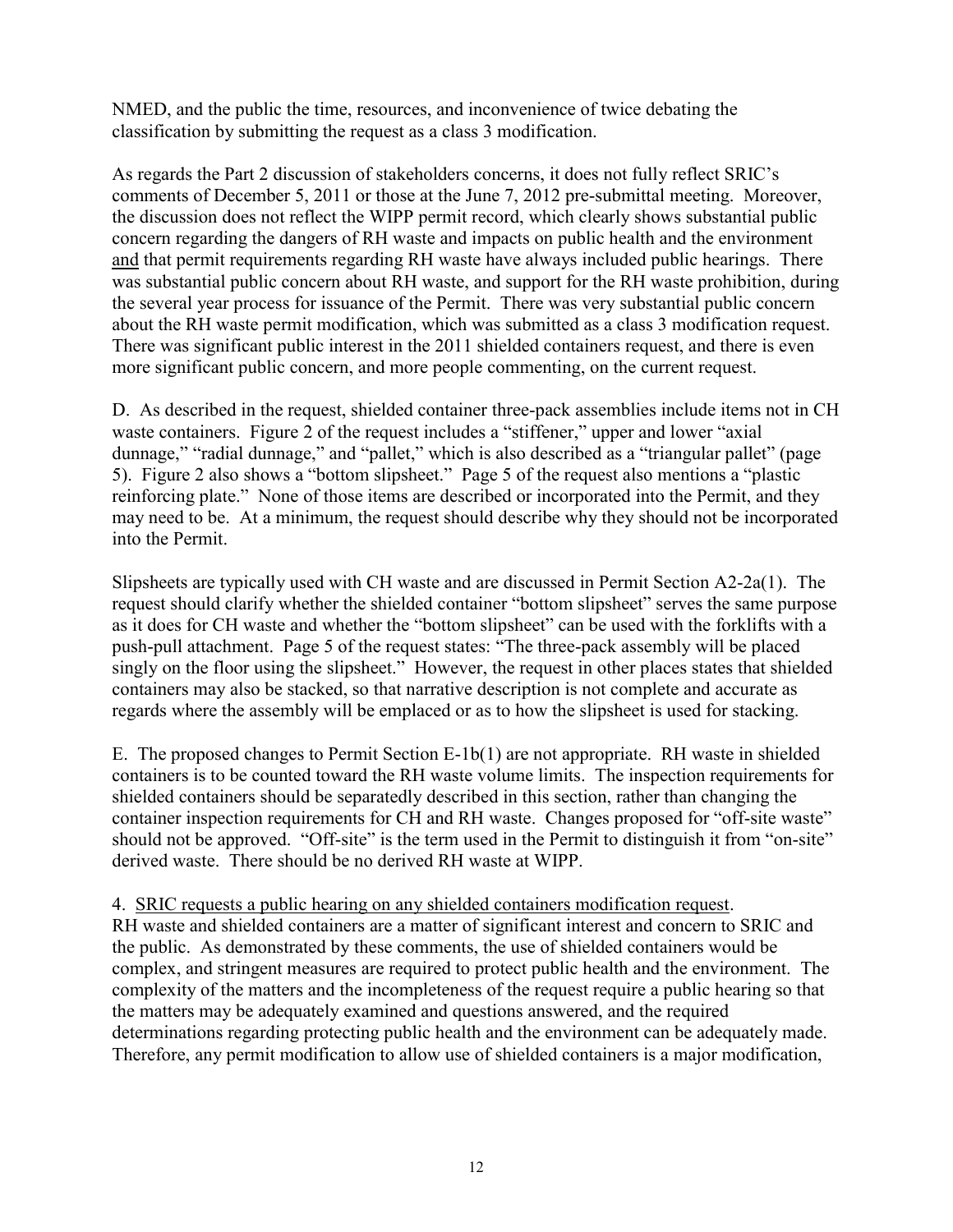and SRIC requests a public hearing on the current, or any other, shielded containers permit modification request.

Thank you very much for your careful consideration of, and your response to, these and all other comments.

Sincerely,

Du Homal

Don Hancock cc: John Kieling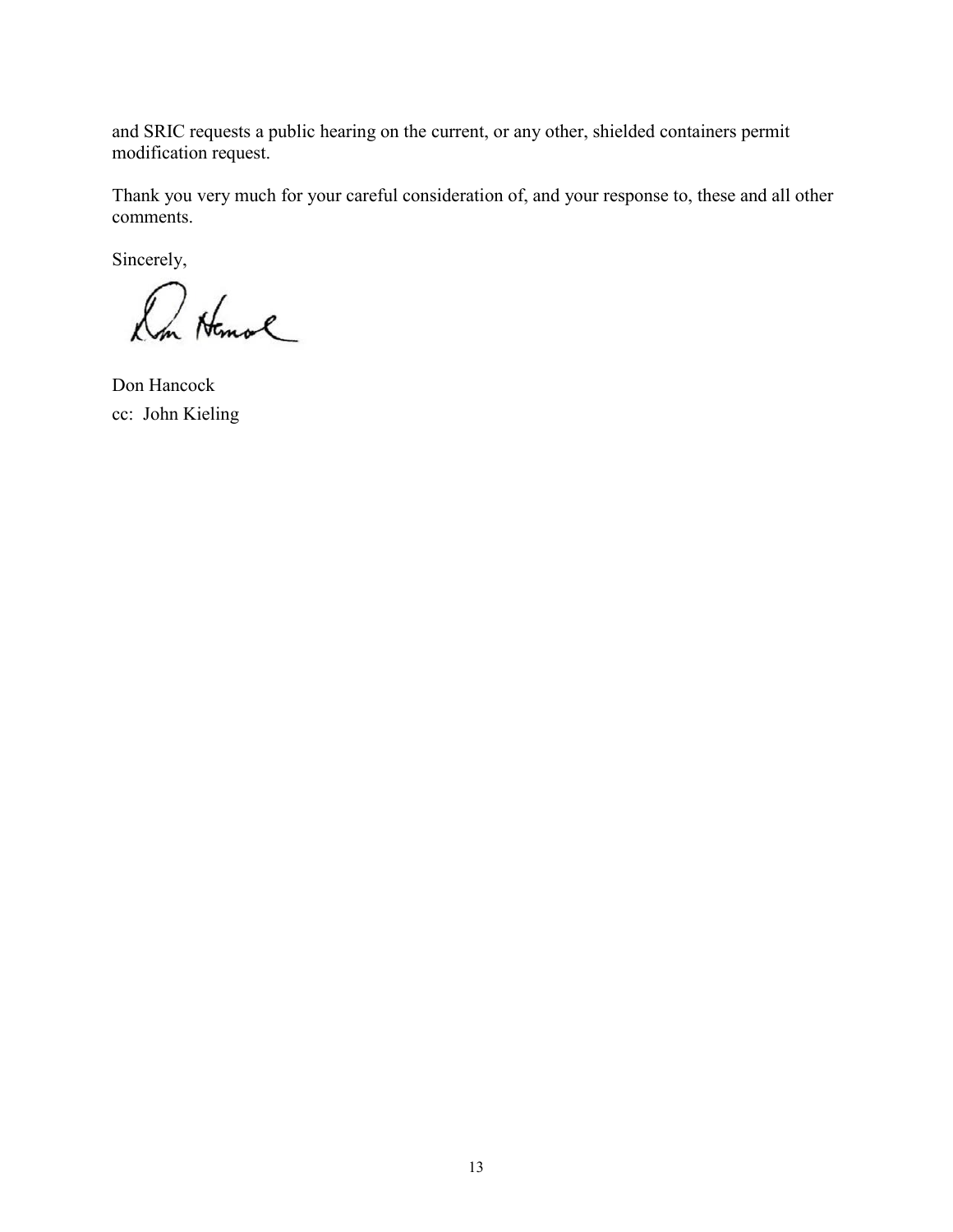| WIPP DISPOSAL VOLUMES (cubic meters)<br>as of January 14,                                                                                | 2012)          |                    |                |                             |                    |           |                         |                                                             |           |                 |                 |
|------------------------------------------------------------------------------------------------------------------------------------------|----------------|--------------------|----------------|-----------------------------|--------------------|-----------|-------------------------|-------------------------------------------------------------|-----------|-----------------|-----------------|
|                                                                                                                                          |                |                    |                |                             |                    |           |                         |                                                             |           |                 |                 |
|                                                                                                                                          | <b>Panel</b>   | $\sim$<br>Panel    | S<br>Panel     | Panel 4                     | Panel <sub>5</sub> | Panel 6   | Ņ<br>Panel <sup>-</sup> | Panel 8                                                     | Panel 9   | <u>Panel</u> 10 | <u>Totals</u>   |
| 55-gal. Drums                                                                                                                            | 38,139         | 23,865             | 8,394          | 12,858                      | 21,255             | 6,339     |                         |                                                             |           |                 | 110,850         |
| Volume                                                                                                                                   | 8,009.19       | 5,011.65           | 1,762.74       | 2,700.18                    | 4,463.55           | ,331.19   |                         |                                                             |           |                 | 23,278.50       |
| <b>SWB</b>                                                                                                                               | 1,239          | 3,176              | 1,730          | 1,405                       | 2,200              | 741       |                         |                                                             |           |                 | 10,491          |
| Volume                                                                                                                                   | 2,329.32       | 5,970.88           | 3,252.40       | 2,641.40                    | 4,136.00           | 1,393.08  |                         |                                                             |           |                 | 19,723.08       |
| <b>SdOQ</b>                                                                                                                              | 35             | 1,451              | 2,227          | 1,048                       | 788                | 131       |                         |                                                             |           |                 | 5,680           |
| Volume                                                                                                                                   | 157.50         | 6,529.50           | 10,021.50      | 4,716.00                    | 3,546.00           | 589.50    |                         |                                                             |           |                 | 25,560.00       |
| 35-gal drums                                                                                                                             |                | $\circ$            |                | ω                           | 0                  | $\circ$   |                         |                                                             |           |                 | 5               |
| Volume                                                                                                                                   | 0.64           | 0.00               | $\frac{8}{10}$ | 0.96                        | 0.00               | 0.00      |                         |                                                             |           |                 | 1.60            |
| 100-gal. Drums                                                                                                                           | $\circ$        | 1,278              | 5,409          | 11,050                      | 9,951              | 1,218     |                         |                                                             |           |                 | 28,906          |
| Volume                                                                                                                                   | 0.00           | 485.64             | 2,055.42       | 4,199.00                    | 3,781.38           | 462.84    |                         |                                                             |           |                 | 10,984.28       |
| <b>SLB2s</b>                                                                                                                             | 0              | 0                  |                | 0                           | $\circ$            | ம         |                         |                                                             |           |                 | $\overline{5}$  |
| Volume                                                                                                                                   | 0.00           | 0.00               | $\frac{8}{2}$  | 0.00                        | 0.00               | 36.95     |                         |                                                             |           |                 | 36.95           |
| <b>R-Lid 72-Bs</b>                                                                                                                       | 0              | $\overline{\circ}$ |                | 198                         | 246                | 74        |                         |                                                             |           |                 | 518             |
| Volume                                                                                                                                   | $\frac{8}{10}$ | 0.00               | $\frac{8}{10}$ | 176.22                      | 218.94             | 65.86     |                         |                                                             |           |                 | 461.02          |
| Bs<br>$-1$ id 72                                                                                                                         | 0              | $\circ$            |                | 0                           | $\frac{8}{1}$      | 0         |                         |                                                             |           |                 | $\overline{18}$ |
| Volume                                                                                                                                   | $\frac{8}{10}$ | 0.00               | $\frac{8}{10}$ | 0.00                        | 16.02              | 0.00      |                         |                                                             |           |                 | 16.02           |
|                                                                                                                                          | 10,496.65      |                    |                |                             |                    |           |                         |                                                             |           |                 |                 |
|                                                                                                                                          |                | 17,997.67          | 17,092.06      | 14,257.54                   | 15,926.93          | 3,813.56  |                         |                                                             |           |                 | 79,58441        |
| CH volume<br>RH volume                                                                                                                   | $\frac{8}{10}$ | 0.00               | $\frac{8}{2}$  | 176.22                      | 234.96             | 65.86     |                         |                                                             |           |                 | 477.04          |
| Sources: Container numbers: http://www.wipp.energy.gov/general/GenerateWippStatusReport.pdf                                              |                |                    |                |                             |                    |           |                         |                                                             |           |                 |                 |
|                                                                                                                                          |                |                    |                |                             |                    |           |                         |                                                             |           |                 |                 |
| Container volumes: http://www.nmenv.state.nm                                                                                             |                |                    |                | us/wipp/documents/Part3.pdf |                    |           |                         |                                                             |           |                 |                 |
| RH legal limit                                                                                                                           |                |                    |                |                             |                    |           |                         |                                                             |           |                 | 7,079           |
| <b>RH</b> canister capacity                                                                                                              |                |                    |                | 176.22                      | 234.96             | 534       | 650                     | 650                                                         | 650       | 650             | 3,545.18        |
| <b>CH legal limit</b>                                                                                                                    |                |                    |                |                             |                    |           |                         |                                                             |           |                 | 168,485         |
| CH capacity                                                                                                                              | 10,496.65      | 17,997.67          | 17,092.06      | 14,257.54                   | 15,926.93          | 18,750.00 | 18,750.00               | 18,750.00                                                   | 18,750.00 | 18,750.00       | 169,520.85      |
|                                                                                                                                          |                |                    |                |                             |                    |           |                         |                                                             |           |                 |                 |
| Cumulative                                                                                                                               | 10,496.65      | 28,494.32          | 45,586.38      | 59,843.92                   | 75,770.85          |           |                         |                                                             |           |                 |                 |
| 2011 Inventory remaining (DOE/TRU-11-3425                                                                                                |                |                    | g              | ges 426-427                 |                    |           |                         |                                                             |           |                 |                 |
| 공                                                                                                                                        |                |                    |                |                             |                    |           |                         |                                                             |           |                 |                 |
| RH (undercounted)                                                                                                                        |                |                    |                |                             |                    | 76,561    |                         |                                                             |           |                 |                 |
|                                                                                                                                          |                |                    |                |                             |                    | 3,459     |                         |                                                             |           |                 |                 |
| RH (per Patterson - 1/26/2012)                                                                                                           |                |                    |                |                             |                    | 5,336     |                         |                                                             |           |                 |                 |
| Note: Numbers in red are based on WIPP permit volumes and differ from the volumes in the source document, which undercounts the volumes. |                |                    |                |                             |                    |           |                         |                                                             |           |                 |                 |
|                                                                                                                                          |                |                    |                |                             |                    |           |                         |                                                             |           |                 |                 |
| Compiled by: Don Hancock, Southwest Research                                                                                             |                |                    |                |                             |                    |           |                         | and Information Center; 505/262-1862; sricdon@earthlink.net |           |                 |                 |

Attachment 1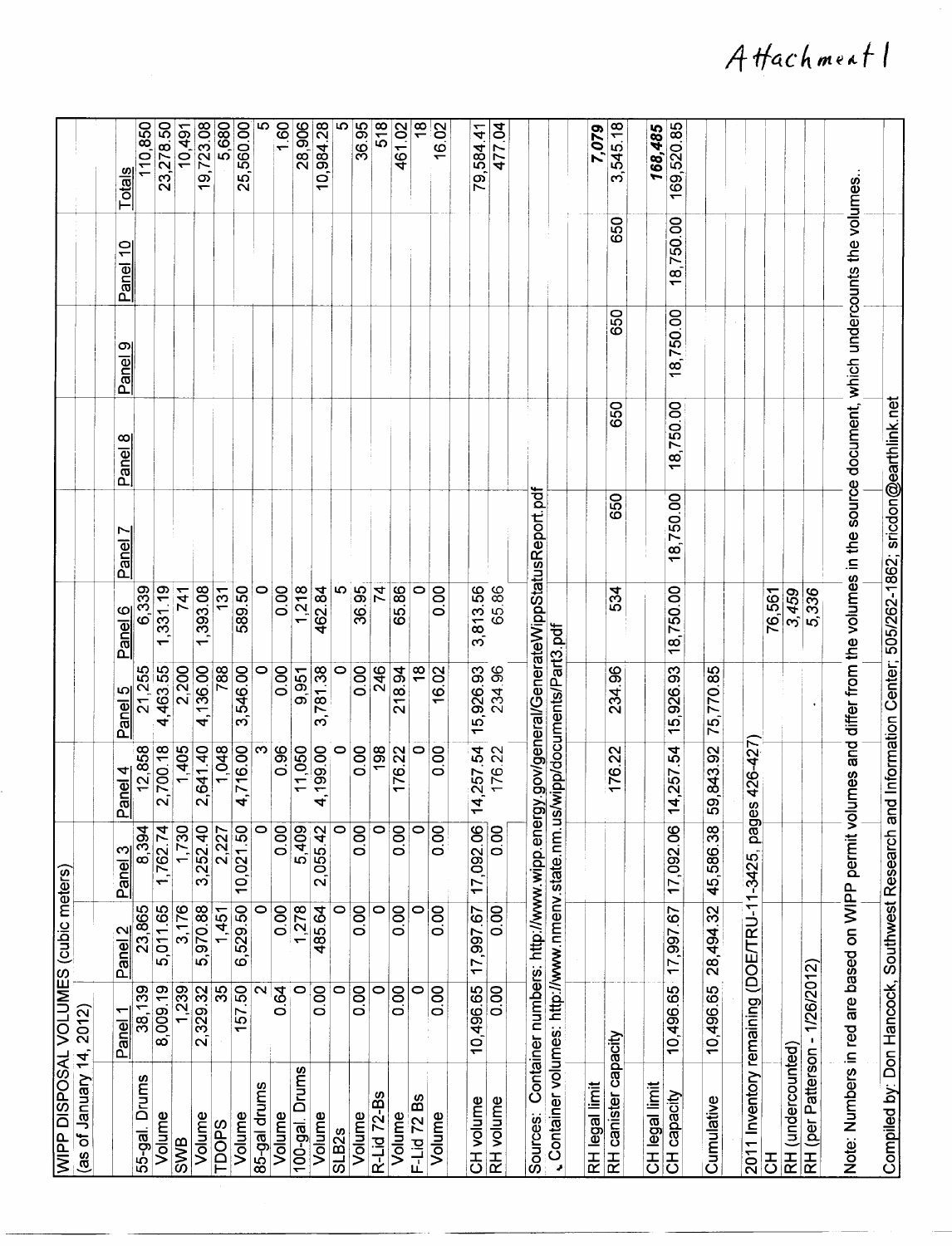Attachment 2

Subiect: Re: RH Inventory From: Don Hancock <sricdon@earthlink.net> Date: Thu. 26 Jan 2012 18:42:32 -0700 To: "Patterson, Russ - DOE" <Russ.Patterson@wipp.ws> CC: "McInroy, Bill" <wmcinroy@lanl.gov>, "McCauslin, Susan - DOE" <susan.mccauslin@wipp.ws>, "Basabilvazo, George - DOE" <George.Basabilvazo@wipp.ws>, "Nelson, Roger - DOE" <Roger.Nelson@wipp.ws>

Russ:

Thanks very much for the helpful response.

Hopefully, we can now agree about two things:

1. The two ways of counting RH volumes result in significant differences. Using the WDS volumes in the ATWIR, the inventory of WIPP-bound and emplaced RH waste is 3,459 cubic meters. Using the outer container volumes you provided, the WIPP-bound and emplaced RH waste is 5,336 cubic meters or about a 35 percent larger amount. Both volumes are under the legal limit for RH waste at WIPP.

2. The actual underground available space using one RH canister per borehole is substantially less than the 5,336 cubic meters. A conservative calculation (attached) is with that configuration, the available capacity is 3,545 cubic meters. That number is conservative because it assumes that 534 cubic meters of RH waste allowed by the permit will be emplaced in panel 6, which we already know will not occur, since a substantial number of boreholes have not been filled in rooms 6 and 7. Of course, I'm aware that the actual configuration of panels 9 and 10 is proposed to change, but I'm not aware that the new configuration would have more boreholes than are provided in panels 7 and 8.

However, we do not seem to agree on some other matters.

1. While I have no objection to WDS tracking the RH volumes using both methods, I don't understand why the outer container volumes should not be the ones used in all "public" forums - which include the permit and its table 4.1.1, the public WDS and ATWIR, and Budget and NEPA documents. That would result in consistent numbers being used, which track with the permit and other legal requirements, and can be clearly understood. If you are not going to use that approach, it seems to me that in each case you need to provide an explanation of why the alternative number is being used and how it differs from the calculation for the permit. I think the latter approach is more cumbersome for DOE and more confusing to the public. As Susan knows, there was some discussion about this matter at the Quarterly Meeting today.

2. While I think there should be public acknowledgment and discussion of the RH volume "shortage," and how to address it, DOE seems to want to avoid either acknowledging or discussing it. I don't believe that there's been any generally available DOE document that discusses the matter. Please point such document(s) out, if I've missed them. And the matter wasn't discussed in the EPA planned change request for shielded containers or in the class 2 permit modification request for shielded containers. I'd like to understand why such acknowledgment hasn't not happened and how and when DOE intends to have a public discussion about it.

I'd appreciate your further response on these matters. Of course, I'm also glad to